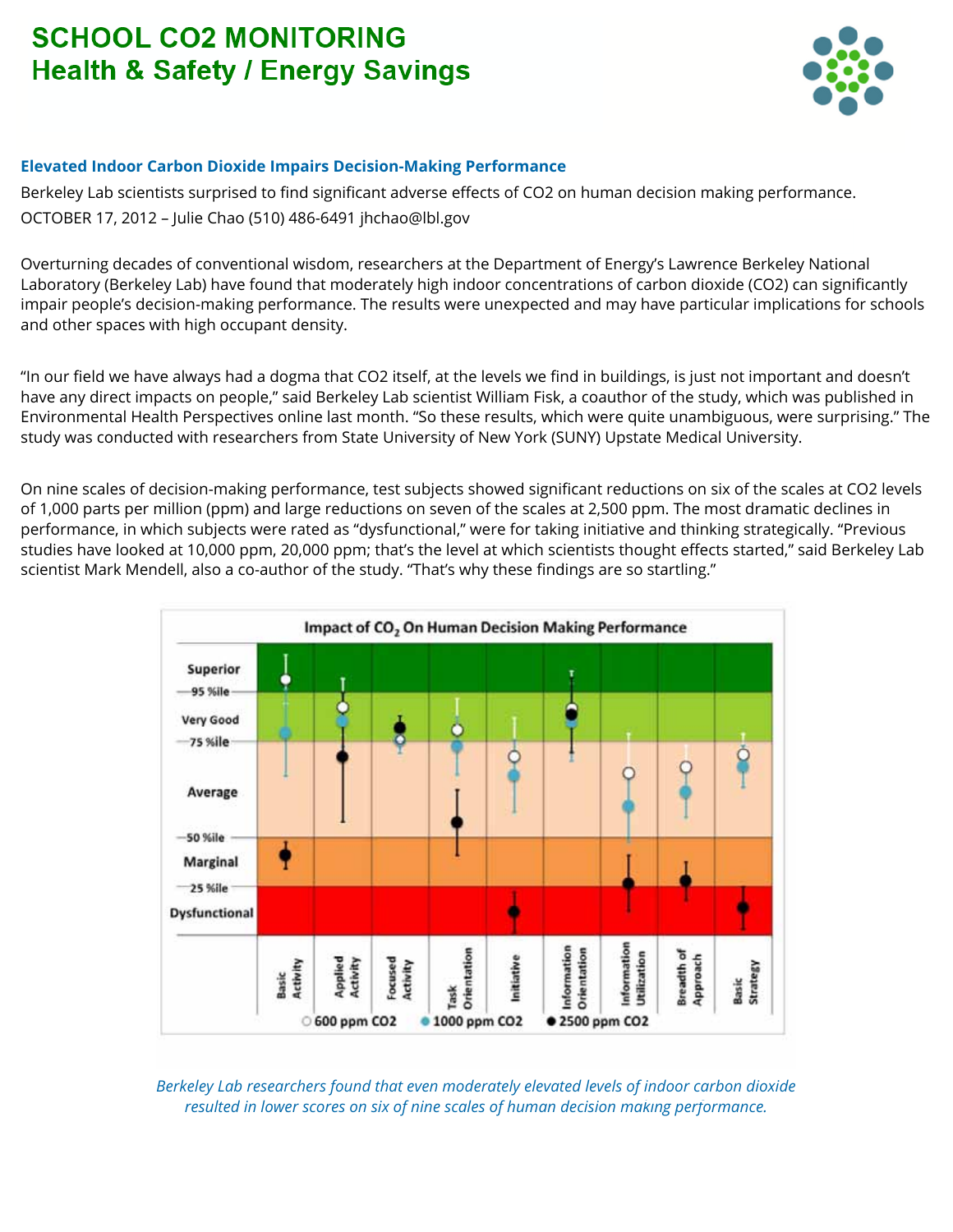## **SCHOOL CO2 MONTURING Health & Safety / Energy Savings**

While the results need to be replicated in a larger study, they point to possible economic consequences of pursuing energy efficient buildings without regard to occupants. "As there's a drive for increasing energy efficiency, there's a push for making buildings tighter and less expensive to run," said Mendell. "There's some risk that, in that process, adverse effects on occupants will be ignored. One way to make sure occupants get the attention they deserve is to point out adverse economic impacts of poor indoor air quality. If people can't think or perform as well, that could obviously have adverse economic impacts."

The primary source of indoor CO2 is humans. While typical outdoor concentrations are around 380 ppm, indoor concentrations can go up to several thousand ppm. Higher indoor CO2 concentrations relative to outdoors are due to low rates of ventilation, which are often driven by the need to reduce energy consumption. In the real world, CO2 concentrations in office buildings normally don't exceed 1,000 ppm, except in meeting rooms, when groups of people gather for extended periods of time.

In classrooms, concentrations frequently exceed 1,000 ppm and occasionally exceed 3,000 ppm. CO2 at these levels has been assumed to indicate poor ventilation, with increased exposure to other indoor pollutants of potential concern, but the CO2 itself at these levels has not been a source of concern. Federal guidelines set a maximum occupational exposure limit at 5,000 ppm as a time-weighted average for an eight-hour workday.

Fisk decided to test the conventional wisdom on indoor CO2 after coming across two small Hungarian studies reporting that exposures between 2,000 and 5,000 ppm may have adverse impacts on some human activities.

Fisk, Mendell, and their colleagues, including Usha Satish at SUNY Upstate Medical University, assessed CO2 exposure at three concentrations: 600, 1,000 and 2,500 ppm. They recruited 24 participants, mostly college students, who were studied in groups of four in a small office-like chamber for 2.5 hours for each of the three conditions. Ultrapure CO2 was injected into the air supply and mixing was ensured, while all other factors, such as temperature, humidity, and ventilation rate, were kept constant. The sessions for each person took place on a single day, with one-hour breaks between sessions.

Although the sample size was small, the results were unmistakable. "The stronger the effect you have, the fewer subjects you need to see it," Fisk said. "Our effect was so big, even with a small number of people, it was a very clear effect."

Another novel aspect of this study was the test used to assess decisionmaking performance, the Strategic Management Simulation (SMS) test, developed by SUNY. In most studies of how indoor air quality affects people, test subjects are given simple tasks to perform, such as adding a column of numbers or proofreading text. "It's hard to know how those indicators translate in the real world," said Fisk. "The SMS measures a higher level of cognitive performance, so I wanted to get that into our field of research."



Initiative

30

 $2($ 

10

Score